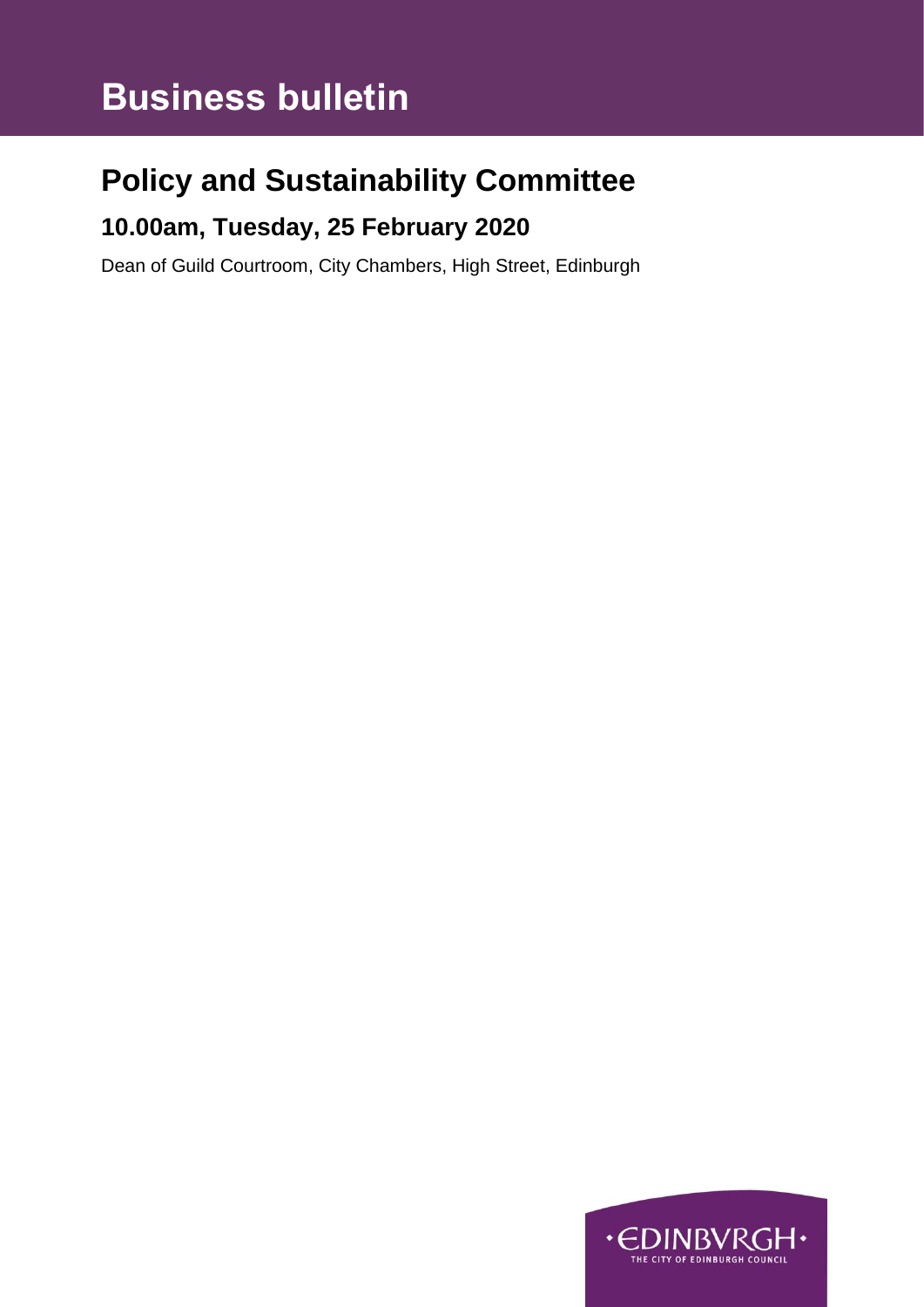## **Policy and Sustainability Committee**

| <b>Convener:</b>                              | <b>Members:</b>                                                                                                                                                                                                                                                                                                                                            | <b>Contact:</b>                                                                                                 |
|-----------------------------------------------|------------------------------------------------------------------------------------------------------------------------------------------------------------------------------------------------------------------------------------------------------------------------------------------------------------------------------------------------------------|-----------------------------------------------------------------------------------------------------------------|
| <b>Councillor Adam McVey</b>                  | <b>Councillor Adam McVey</b><br>(Convener)<br><b>Councillor Cammy Day (Vice-</b><br>Convener)<br><b>Councillor Robert Aldridge</b><br><b>Councillor Jim Campbell</b><br><b>Councillor Kate Campbell</b><br><b>Councillor Neil Gardiner</b>                                                                                                                 | Jamie Macrae,<br><b>Committee Officer</b><br>Louise Williamson,<br><b>Assistant Committee</b><br><b>Officer</b> |
| <b>Vice Convener: Councillor</b><br>Cammy Day | <b>Councillor Gillian Gloyer</b>                                                                                                                                                                                                                                                                                                                           |                                                                                                                 |
|                                               | <b>Councillor Graham Hutchison</b><br><b>Councillor Lesley Macinnes</b><br><b>Councillor John McLellan</b><br><b>Councillor Melanie Main</b><br><b>Councillor Ian Perry</b><br><b>Councillor Alasdair Rankin</b><br><b>Councillor Alex Staniforth</b><br><b>Councillor Susan Webber</b><br><b>Councillor Donald Wilson</b><br><b>Councillor Iain Whyte</b> |                                                                                                                 |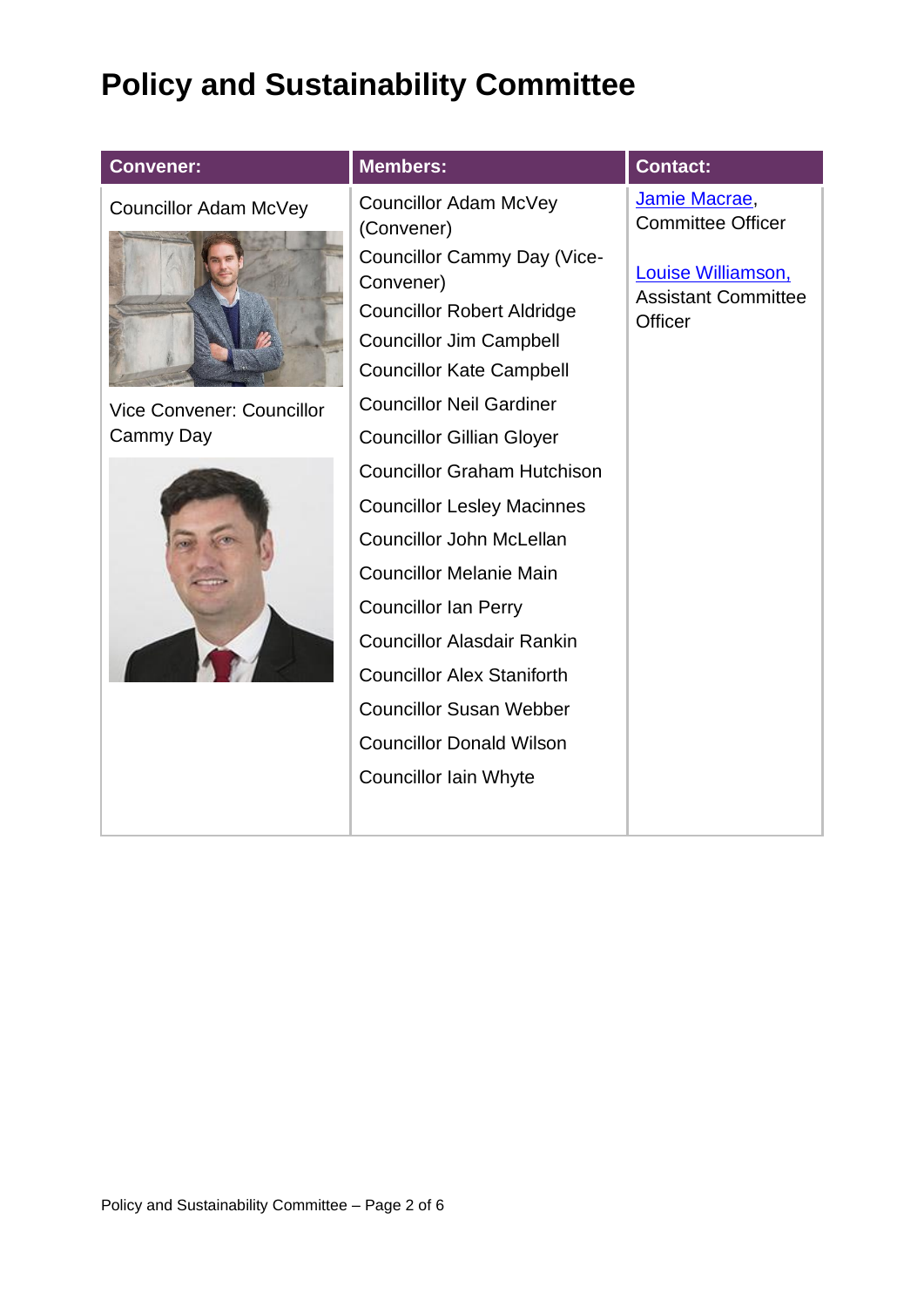#### **Recent news Background**

#### **Citizen's Basic Income**

Following a motion to Council in August 2017, officers have been working with colleagues in Fife, North Ayrshire, and Glasgow City Councils, NHS Health Scotland and the Improvement Service to explore the feasibility of a Scottish Citizens Basic Income (CBI) pilot.

Using funding provided by the Scottish Government, the group are assessing the feasibility of a pilot project to test the contribution of CBI to reducing poverty and inequality.

In November 2019 Committee received an update on interim findings from the project, outlining plans for publication of final recommendations by March 2020.

Following feedback from Scottish Government on the interim report, however, timescales for completion of the project have been revised with final publication now expected by end June 2020. This delay is due to requests from Scottish Government to undertake additional assessment of pilot design elements as part of commissioned economic modelling research currently being undertaken by the Fraser of Allander Institute. This additional work is being undertaken for no additional costs but will cause a delay to the reporting of the commissioned research. Overall project timescales have therefore been revised to accommodate this activity. No additional City of Edinburgh Council resource requirements are associated with this timescale revision.

Ahead of final publication, a further report on the project will be brought to the Policy and Sustainability Committee in June 2020. This report will consider and make recommendations on any future Council activity, including resources required, following completion of the current feasibility stage of the project. Further information on the Citizen's Basic Income Pilot project is available at – www.basicincome.scot.

#### **EUROCITIES AGM**

The EUROCITIES annual conference and AGM provides a forum for city networking and political debate between European city leaders. EUROCITIES 2019 took place in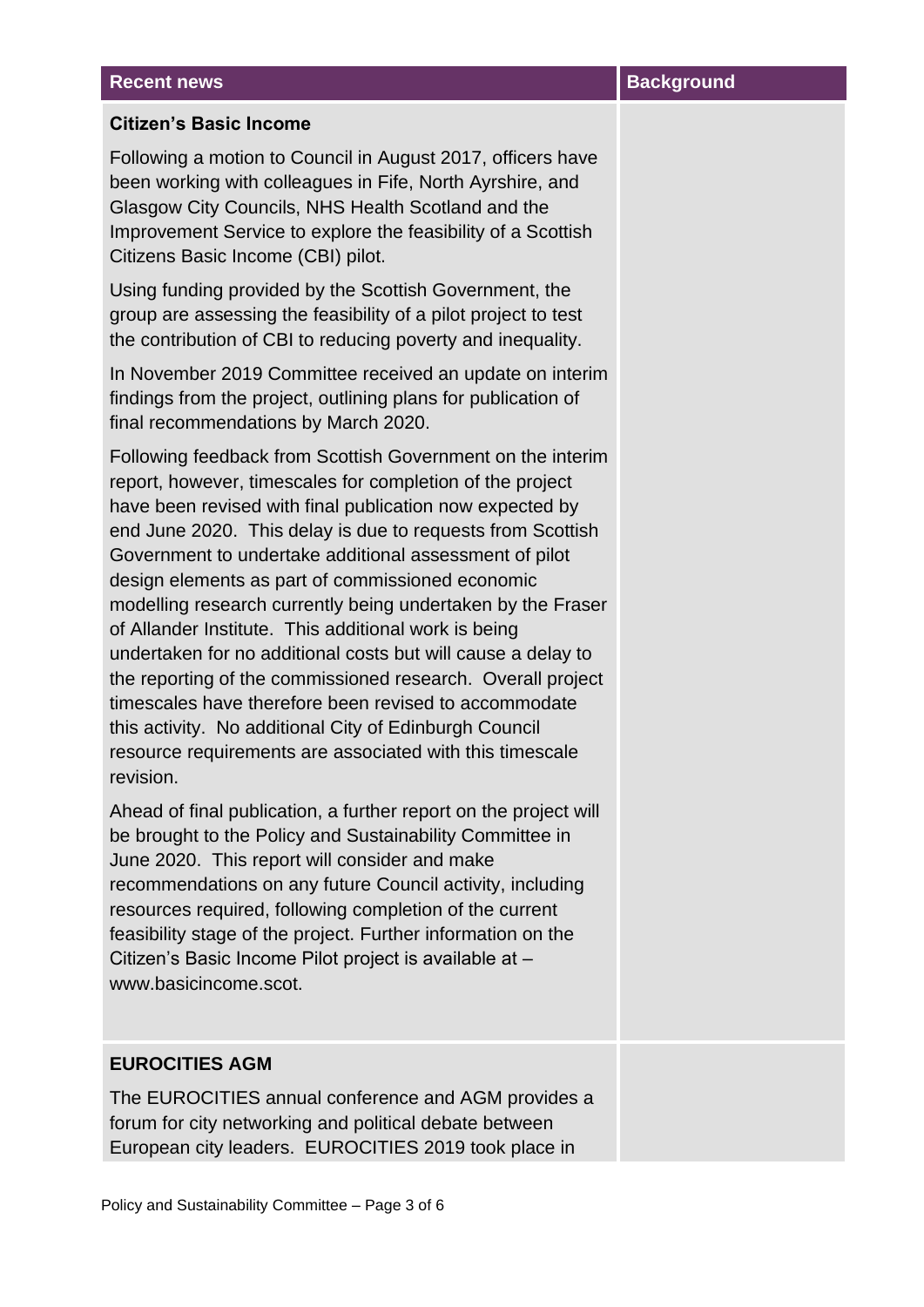Prague over on 20-22 November 2019 and was attended by city mayors, political leaders, city, government & EU representatives, public, private and third sector organisations from over 100 cities.

The theme of the meeting was 'Cities at Crossroads' with cities exchanging ideas and experiences in managing tourism, creating sustainable cities, empowering citizens and increasing digital access

The Lord Provost, Frank Ross and Chief Executive, Andrew Kerr and an officer within the Culture team were the City of Edinburgh Council's nominated representatives.

The Lord Provost was a panellist covering the topic of managing tourism, discussing

- The main challenges facing cities in relation to tourism, sharing challenges for all cities as well as those specific to Edinburgh, and
- actions cities are taking, solutions and examples of success from other cities

Our Culture representative and CEO also had meetings with Leeuwarden (Holland) on the city's cultural/festival links, and with Vienna to discuss their approaches to social housing.

Other sessions from the conference including how cities have learned from projects that were overly challenging. Conference papers are available on request.

The next Eurocities conference in November 2020 will be held in Leipzig.

#### **Climate Change Adaptation: current impacts and future risk**

Climate change adaptation is about building resilience to the unavoidable consequences of a changing climate, through identifying impacts, minimising the negative effects and responding appropriately. The effects of a changing climate on Edinburgh will vary depending on the severity of global warming but even when only relatively modest increases in temperature are assumed, the impacts are likely to be significant.

Adaptation to climate change is a statutory requirement for public bodies under the Climate Change (Scotland) Act. The Council reports what it is doing to meet this duty as part of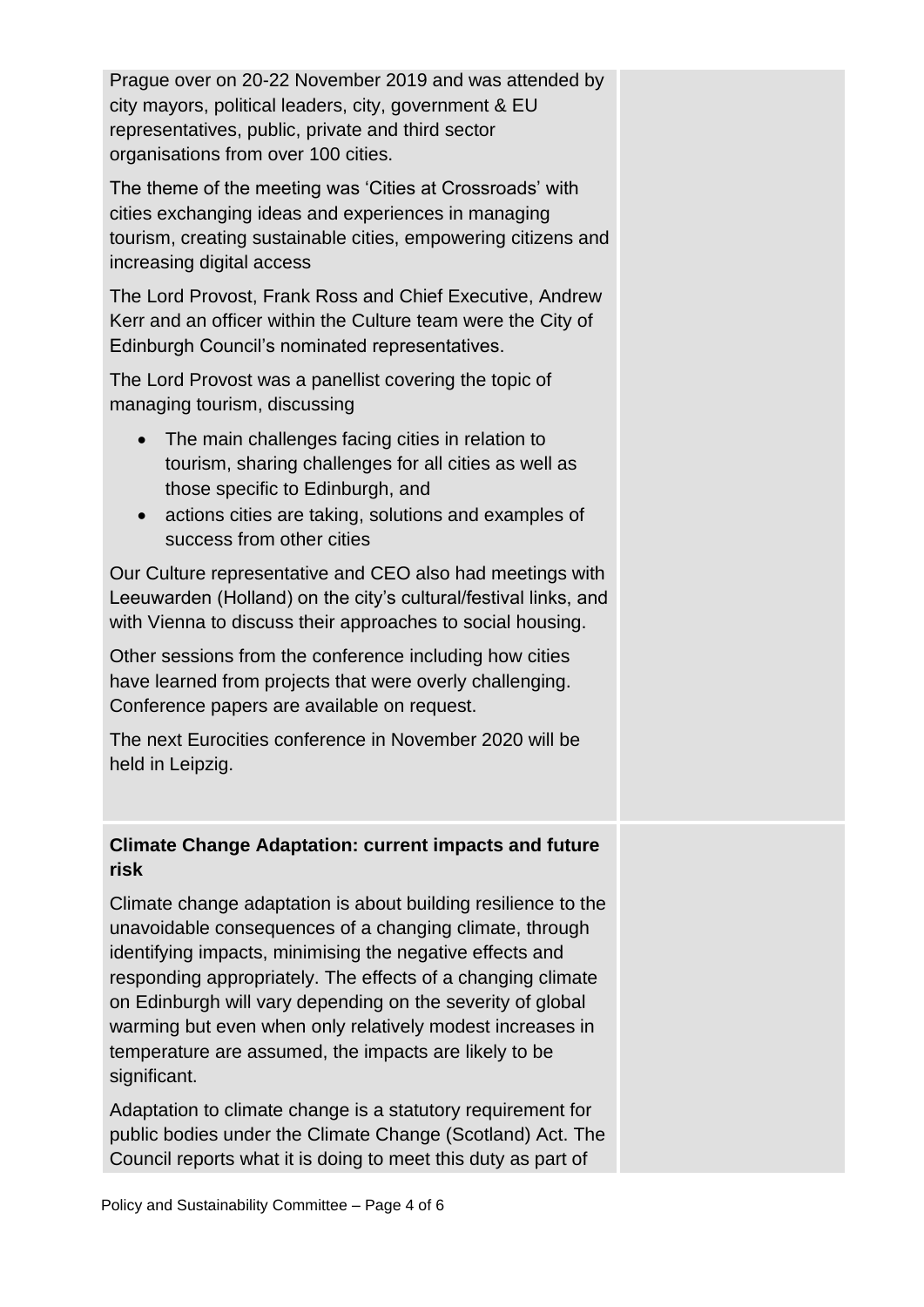its annual Climate Change Public Bodies Duties report. This includes individual actions that the Council is taking to adapt and actions it is taking in partnership. The Council is a lead member of the Edinburgh Adapts Steering Group, whose five year climate change adaptation action plan for the city runs until the end of 2020. The action plan brings adaptation activity across the city together, interlinking natural environment and greenspace, the built environment and infrastructure, flood prevention, communities and economic actions

The Flood Risk Management (Scotland) Act 2009 sets out Scotland's approach to flood risk management. The Act aims to reduce the adverse consequences of flooding on communities, the environment, transport, cultural heritage and economic activity. The City of Edinburgh Council works in partnership with neighbouring local authorities, the Scottish Environment Protection Agency and Scottish Water on flood prevention. A Local Flood Risk Management for the Forth Estuary was published in June 2016. This outlines strategies and identifies areas vulnerable to flooding from all sources and potential mitigation measures and actions.

The Council's new approach to sustainability includes actions on adaptation. Land use planning plays a central role in preparing Edinburgh for a changing climate. Edinburgh's City Plan 2030 Choices document proposes measures to address the impacts of climate change. A climate change risk register of our building estate is being developed, a green infrastructure working group and a new Edinburgh Drainage partnership will identify and develop actions to tackle flooding and other climate related impacts.

In the longer term, the Council has commissioned Adaptation Scotland to develop a business case for taking adaptation forward over the next five to ten years. Once completed, the business case will set out the options for the what approach should be taken and at what scale, whether at city level or regional. A new adaptation action plan will be developed, and this will be taken to committee for approval.

#### **Policy updates**

**Latest Policy and Insight update** for January 2020 can be found at the link below -